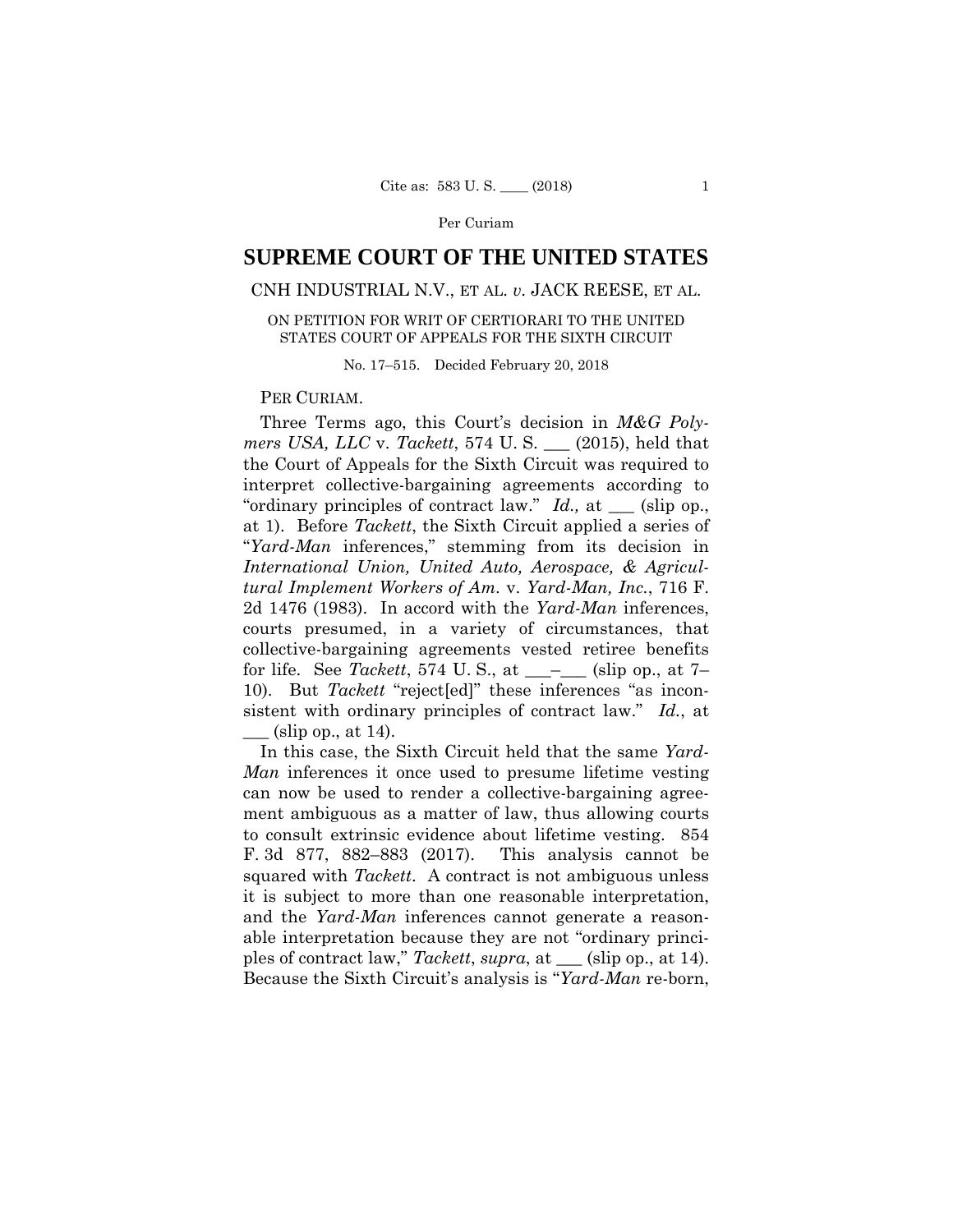re-built, and re-purposed for new adventures," 854 F. 3d, at 891 (Sutton, J., dissenting), we reverse.

> I A

 plied. 574 U. S., at \_\_\_ (slip op., at 7)*.* For example, the This Court has long held that collective-bargaining agreements must be interpreted "according to ordinary principles of contract law." *Tackett*, 574 U. S., at \_\_\_ (slip op., at 7) (citing *Textile Workers* v. *Lincoln Mills of Ala.*, 353 U. S. 448, 456–457 (1957)). Prior to *Tackett*, the Sixth Circuit purported to follow this rule, but it used a unique series of "*Yard-Man* inferences" that no other circuit ap-Sixth Circuit presumed that "a general durational clause" in a collective-bargaining agreement " '*says nothing* about the vesting of retiree benefits'" in that agreement. *Id.,* at \_\_\_–\_\_\_ (slip op., at 9–10) (quoting *Noe* v. *PolyOne Corp.*, 520 F. 3d 548, 555 (CA6 2008)). If the collectivebargaining agreement lacked "a termination provision specifically addressing retiree benefits" but contained specific termination provisions for other benefits, the Sixth Circuit presumed that the retiree benefits vested for life. *Tackett, supra*, at \_\_\_–\_\_\_ (slip op., at 7–8) (citing *Yard-Man*, *supra*, at 1480). The Sixth Circuit also presumed vesting if "a provision . . . 'tie[d] eligibility for retirementhealth benefits to eligibility for a pension." 574 U.S., at  $\frac{\text{lslip op.}}{\text{at }10}$  (quoting *Noe*, *supra*, at 558).

This Court's decision in *Tackett* "reject[ed] the *Yard-Man* inferences as inconsistent with ordinary principles of contract law."  $574$  U.S., at  $\_\_\_\$  (slip op., at 14). Most obviously, the *Yard-Man* inferences erroneously "refused to apply general durational clauses to provisions governing retiree benefits."  $574$  U.S., at  $\_\_\_\$  (slip op., at 12). This refusal "distort[ed] the text of the agreement and conflict[ed] with the principle of contract law that the written agreement is presumed to encompass the whole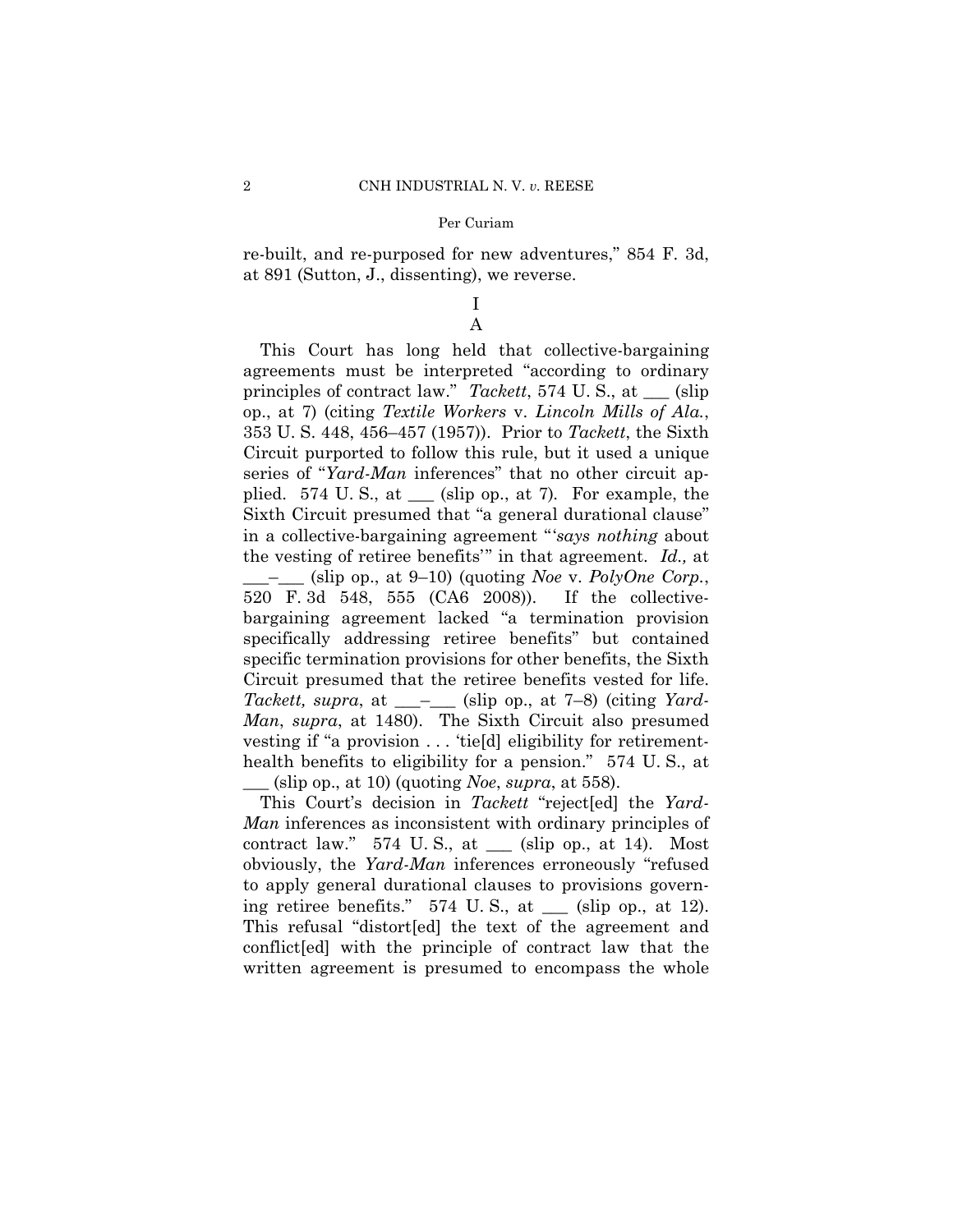agreement of the parties." *Ibid.*

 The *Yard-Man* inferences also incorrectly inferred lifetime vesting whenever "a contract is silent as to the duration of retiree benefits." 574 U. S., at \_\_\_ (slip op., at 14). The "traditional principle," *Tackett* explained, is that "'contractual obligations will cease, in the ordinary course, upon termination of the bargaining agreement.'" *Id.,* at \_\_\_ (slip op., at 13) (quoting *Litton Financial Printing Div., Litton Business Systems, Inc.* v. *NLRB*, 501 U. S. 190, 207 (1991)). "[C]ontracts that are silent as to their duration will ordinarily be treated not as 'operative in perpetuity' but as 'operative for a reasonable time.'" 574 U. S., at \_\_\_ (slip op., at 13) (quoting 3 A. Corbin, Corbin on Contracts §553, p. 216 (1960)). In fact, the Sixth Circuit had followed this principle in cases involving noncollectively bargained agreements, see *Sprague* v. *General Motors Corp.*, 133 F. 3d 388, 400 (1998) (en banc), which "only underscore[d] *Yard-Man*'s deviation from ordinary principles of contract law." *Tackett*, *supra*, at \_\_\_ (slip op., at 13).

sent ordinary principles of contract law." *Id.*, at \_\_\_ (slip As for the tying of retiree benefits to pensioner status, *Tackett* rejected this *Yard-Man* inference as "contrary to Congress' determination" in the Employee Retirement Income Security Act of 1974 (ERISA), 88 Stat. 891. 574 U. S., at \_\_\_ (slip op., at 11). The Sixth Circuit adopted this inference on the assumption that retiree health benefits are "'a form of delayed compensation or reward for past services," like a pension. *Id.*, at \_\_\_ (slip op., at 4) (quoting *Yard-Man*, *supra,* at 1482). But ERISA distinguishes between plans that "resul[t] in a deferral of income,"  $$1002(2)(A)(ii)$ , and plans that offer medical benefits, §1002(1)(A). See *Tackett*, 574 U. S., at \_\_\_ (slip op., at 11). *Tackett* thus concluded that this and the other "inferences applied in *Yard-Man* and its progeny" do not "repreop., at 10).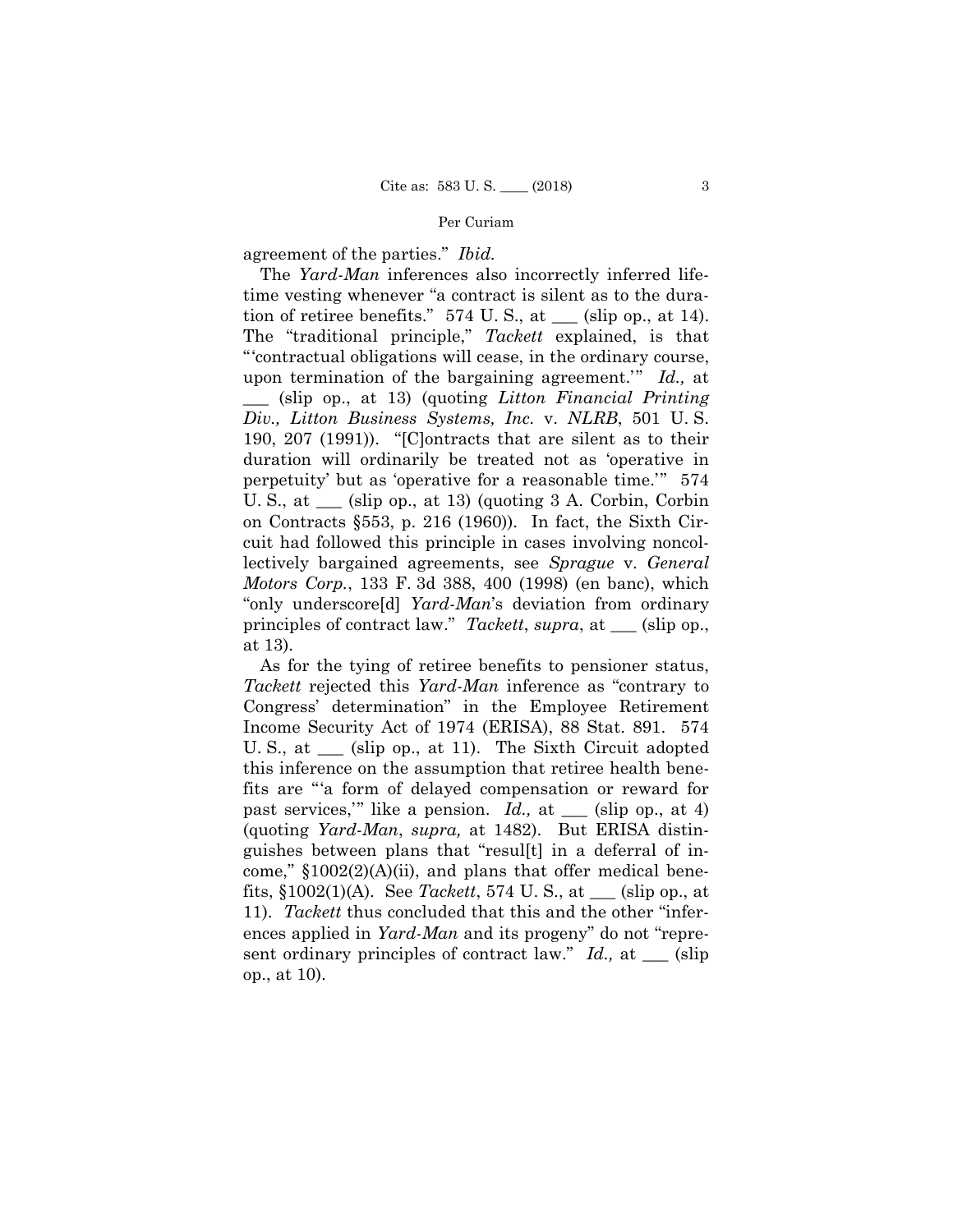#### B

 under the . . . Pension Plan." App. to Pet. for Cert. A–116. Like *Tackett*, this case involves a dispute between retirees and their former employer about whether an expired collective-bargaining agreement created a vested right to lifetime health care benefits. In 1998, CNH Industrial N. V. and CNH Industrial America LLC (collectively, CNH) agreed to a collective-bargaining agreement. The 1998 agreement provided health care benefits under a group benefit plan to certain "[e]mployees who retire "All other coverages," such as life insurance, ceased upon retirement. *Ibid.* The group benefit plan was "made part of " the collective-bargaining agreement and "r[an] concurrently" with it. *Id.,* at A–114. The 1998 agreement contained a general durational clause stating that it would terminate in May 2004. *Id.,* at A–115. The agreement also stated that it "dispose[d] of any and all bargaining issues, whether or not presented during negotiations." *Ibid.* 

When the 1998 agreement expired in 2004, a class of CNH retirees and surviving spouses (collectively, the retirees) filed this lawsuit, seeking a declaration that their health care benefits vested for life and an injunction preventing CNH from changing them. While their lawsuit was pending, this Court decided *Tackett*. Based on *Tackett*, the District Court initially awarded summary judgment to CNH. But after reconsideration, it awarded summary judgment to the retirees. 143 F. Supp. 3d 609 (ED Mich. 2015).

The Sixth Circuit affirmed in relevant part. 854 F. 3d, at 879. The court began by noting that the 1998 agreement was "silent" on whether health care benefits vested for life. *Id.,* at 882. Although the agreement contained a general durational clause, the Sixth Circuit found that clause inconclusive for two reasons. First, the 1998 agreement "carved out certain benefits" like life insurance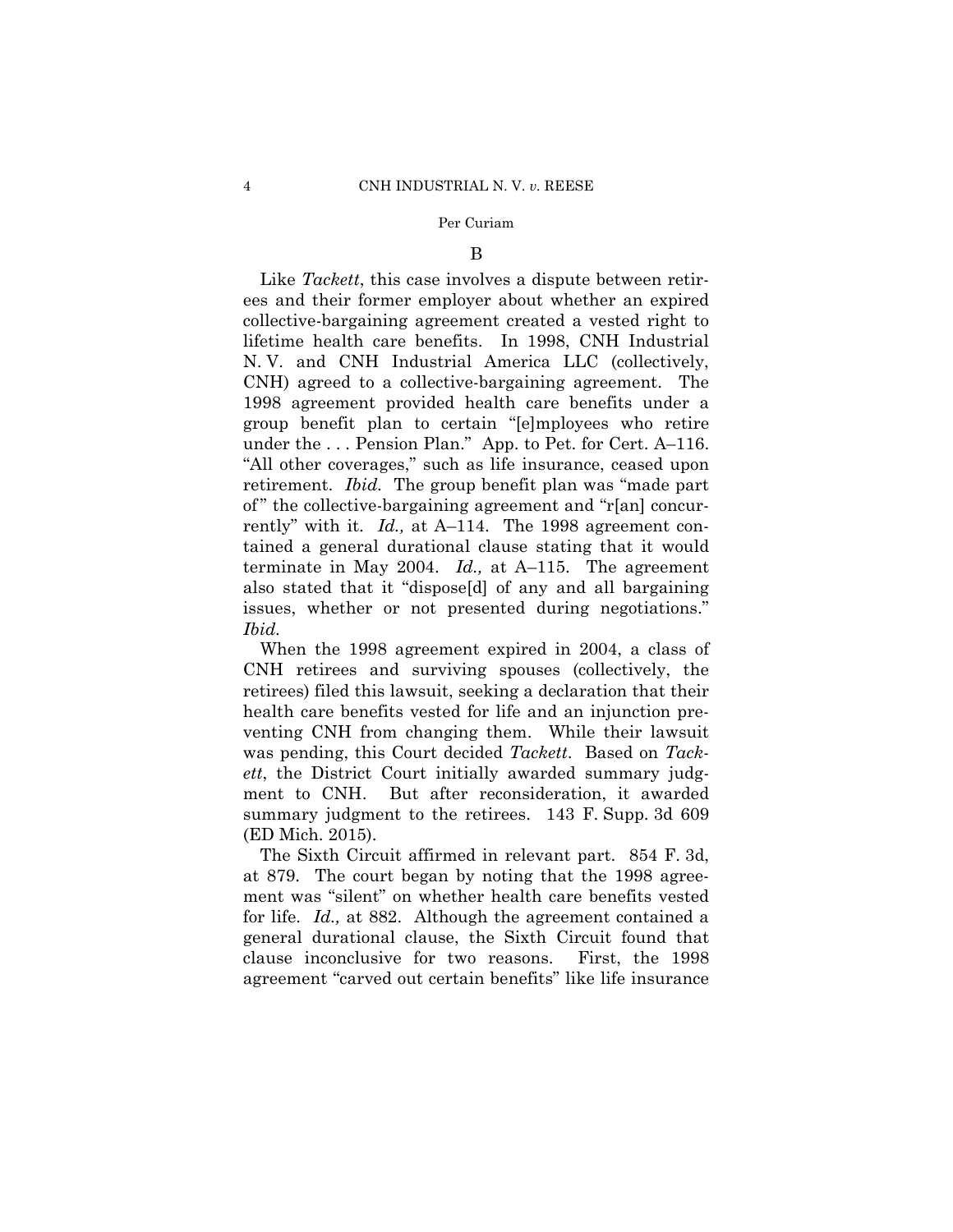"and stated that those coverages ceased at a time different than other provisions." *Ibid.*; see App. to Pet. for Cert. A– 116. Second, the 1998 agreement "tied" health care benefits to pension eligibility. 854 F. 3d, at 882; see App. to Pet. for Cert. A–116. These conditions rendered the 1998 agreement ambiguous, according to the Sixth Circuit, which allowed it to consult extrinsic evidence. 854 F. 3d, at 883. And that evidence supported lifetime vesting. *Ibid.* The Sixth Circuit acknowledged that these features of the agreement are the same ones it used to "infer vesting" under *Yard-Man*, but it concluded that nothing in *Tackett* precludes this kind of analysis: "There is surely a difference between finding ambiguity from silence and finding vesting from silence." 854 F. 3d, at 882.1

Judge Sutton dissented. See *id.,* at 887–893. He concluded that the 1998 agreement was unambiguous because "the company never promised to provide healthcare benefits for life, and the agreement contained a durational clause that limited *all* of the benefits." *Id.,* at 888. Judge Sutton noted that, in finding ambiguity, the panel majority relied on the same inferences that this Court proscribed in *Tackett*. See 854 F. 3d, at 890–891. But ambiguity, he explained, requires "two competing interpretations, both of which are fairly plausible," *id.,* at 890, and "[a] forbidden inference cannot generate a plausible reading," *id.,* at 891. The panel majority's contrary decision, Judge Sutton concluded, *"*abrad[ed] an inter-circuit split (and an intracircuit split) that the Supreme Court just sutured shut." *Id.,* at 890.2

——————

<sup>1</sup>After accepting the retirees' reading of the 1998 agreement, the Sixth Circuit remanded for the District Court to reconsider the reasonableness of CNH's proposed modifications to the health care benefits. See 854 F. 3d 877, 884–887 (2017). CNH does not challenge that

determination, and we express no view on it.<br><sup>2</sup>By "intra-circuit split," Judge Sutton was referring to the Sixth Circuit's earlier decision in *Gallo* v. *Moen Inc.*, 813 F. 3d 265 (2016).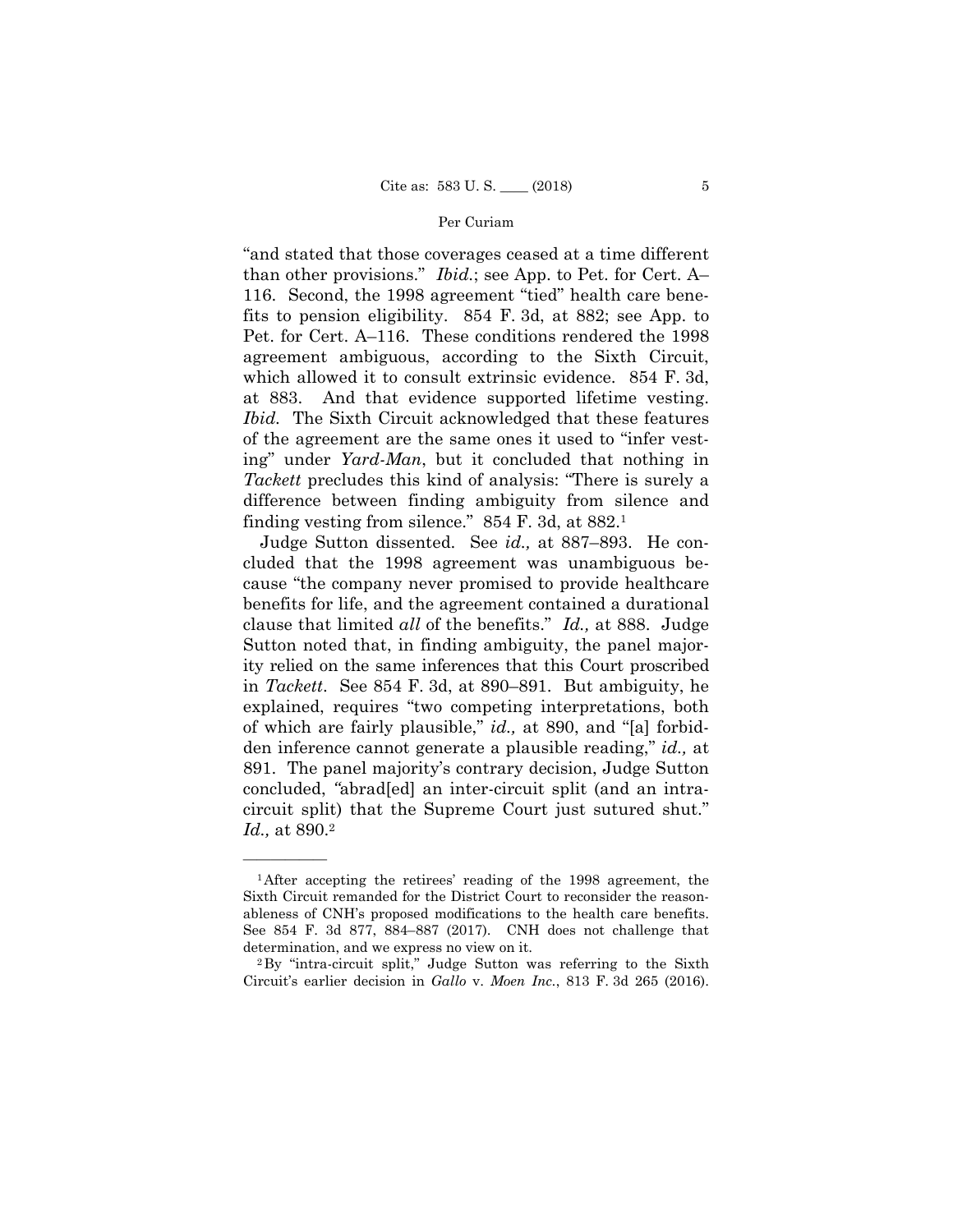#### II

The decision below does not comply with *Tackett's* direction to apply ordinary contract principles. True, one such principle is that, when a contract is ambiguous, courts can consult extrinsic evidence to determine the parties' intentions. See  $574$  U.S., at (GINSBURG, J., concurring) (slip op., at 1) (citing 11 R. Lord, Williston on Contracts §30:7, pp. 116–124 (4th ed. 2012) (Williston)). But a contract is not ambiguous unless, "after applying established rules of interpretation, [it] remains reasonably susceptible to at least two reasonable but conflicting meanings." *Id*., §30:4, at 53–54 (footnote omitted). Here, that means the 1998 agreement was not ambiguous unless it could reasonably be read as vesting health care benefits for life.

The Sixth Circuit read it that way only by employing the inferences that this Court rejected in *Tackett*. The Sixth Circuit did not point to any explicit terms, implied terms, or industry practice suggesting that the 1998 agreement vested health care benefits for life. Cf. 574 U.S., at  $\_\_$ (GINSBURG, J., concurring) (slip op., at 2). Instead, it found ambiguity in the 1998 agreement by applying several of the *Yard-Man* inferences: It declined to apply the general durational clause to the health care benefits, and then it inferred vesting from the presence of specific ter-

——————

 here. See *id.,* at 269–272. The conflict between these decisions, and That decision concluded that a collective-bargaining agreement did not vest health care benefits for life, relying on the general durational clause and rejecting the same inferences that the Sixth Circuit invoked others like them, has led one judge in the Sixth Circuit to declare that "[o]ur post-*Tackett* case law is a mess." *International Union, United Auto, Aerospace & Agricultural Implement Workers of Am.* v. *Kelsey-Hayes Co.*, 872 F. 3d 388, 390 (2017) (Griffin, J., dissenting from denial of rehearing en banc). To date, the en banc Sixth Circuit has been unwilling (or unable) to reconcile its precedents. See *ibid.* (Sutton, J., concurring in denial of rehearing en banc) (agreeing that this conflict "warrants en banc review" but voting against it because "there is a real possibility that we would not have nine votes for any one [approach]").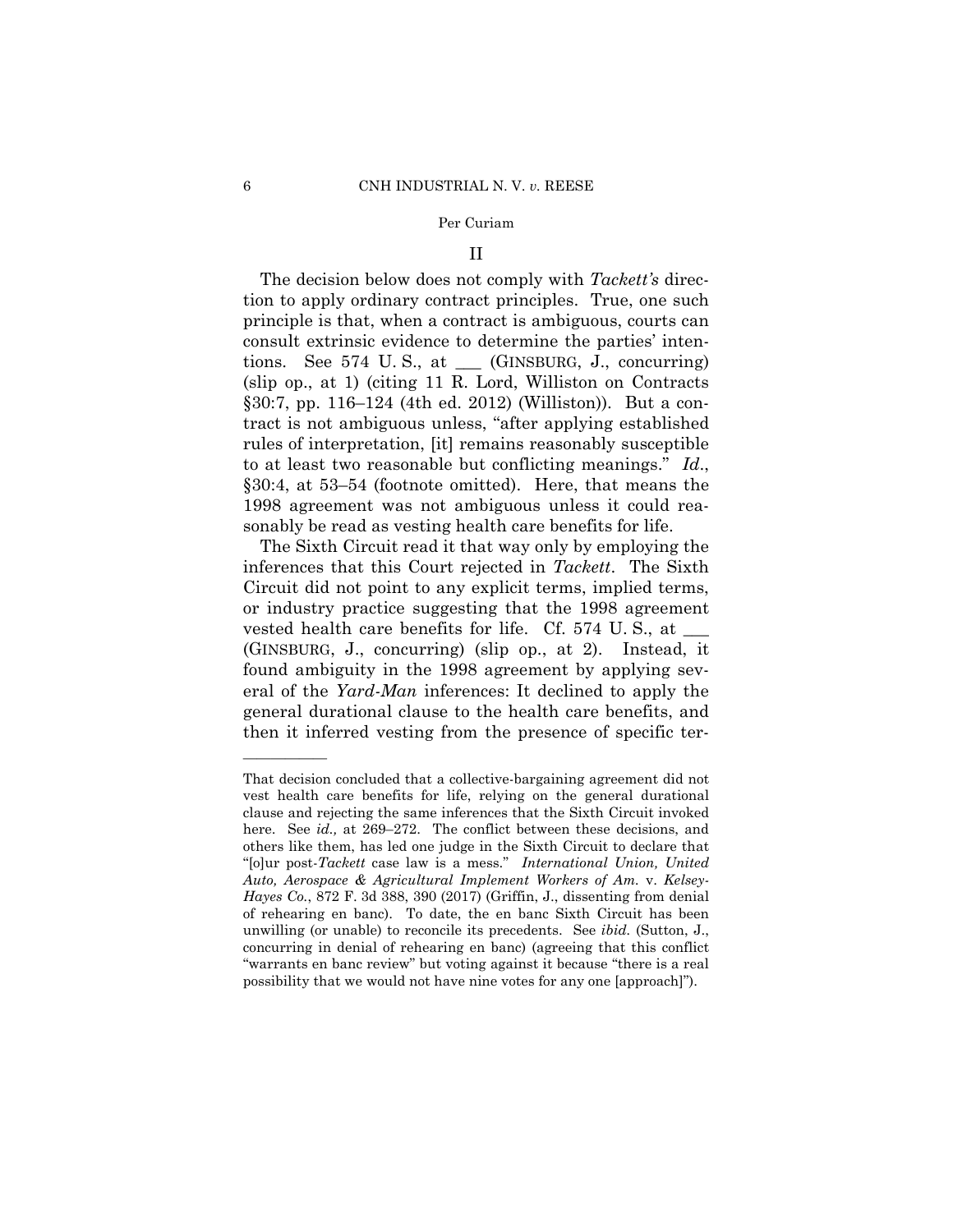mination provisions for other benefits and the tying of health care benefits to pensioner status.

 contract. They cannot be used to create a reasonable *Tackett* rejected those inferences precisely because they are not "established rules of interpretation," 11 Williston §30:4, at 53–54. The *Yard-Man* inferences "distort the text of the agreement," fail "to apply general durational clauses," erroneously presume lifetime vesting from silence, and contradict how "Congress specifically defined" key terms in ERISA. *Tackett*, 574 U.S., at \_\_<sup>\_</sup>\_\_\_ (slip op., at 11–14). *Tackett* thus rejected these inferences not because of the *consequences* that the Sixth Circuit attached to them—presuming vesting versus finding ambiguity—but because they are not a valid way to read a interpretation any more than they can be used to create a presumptive one.

 courts would simply apply the general durational clause.4 Tellingly, no other Court of Appeals would find ambiguity in these circumstances. When a collective-bargaining agreement is merely silent on the question of vesting, other courts would conclude that it does *not* vest benefits for life.3 Similarly, when an agreement does not specify a duration for health care benefits in particular, other And other courts would not find ambiguity from the tying of retiree benefits to pensioner status.5 The approach taken in these other decisions "only underscores" how the

——————

<sup>3</sup>See, *e.g., International Union, United Auto, Aerospace & Agricultural Implement Workers of Am.* v. *Skinner Engine Co.*, 188 F. 3d 130, 147 (CA3 1999); *Joyce* v. *Curtiss-Wright Corp.*, 171 F. 3d 130, 135 (CA2 1999); *Wise* v. *El Paso Natural Gas Co.*, 986 F. 2d 929, 938 (CA5 1993); *Senn* v. *United Dominion Industries, Inc.*, 951 F. 2d 806, 816 (CA7 1992). 4See, *e.g., Des Moines Mailers Union, Teamsters Local No. 358* v.

*NLRB*, 381 F. 3d 767, 770 (CA8 2004); *Skinner Engine Co.*, 188 F. 3d, at 140–141. 5See, *e.g., id.,* at 141; *Joyce*, *supra*, at 134; *Anderson* v. *Alpha Port-*

*land Industries, Inc.*, 836 F. 2d 1512, 1517 (CA8 1988).